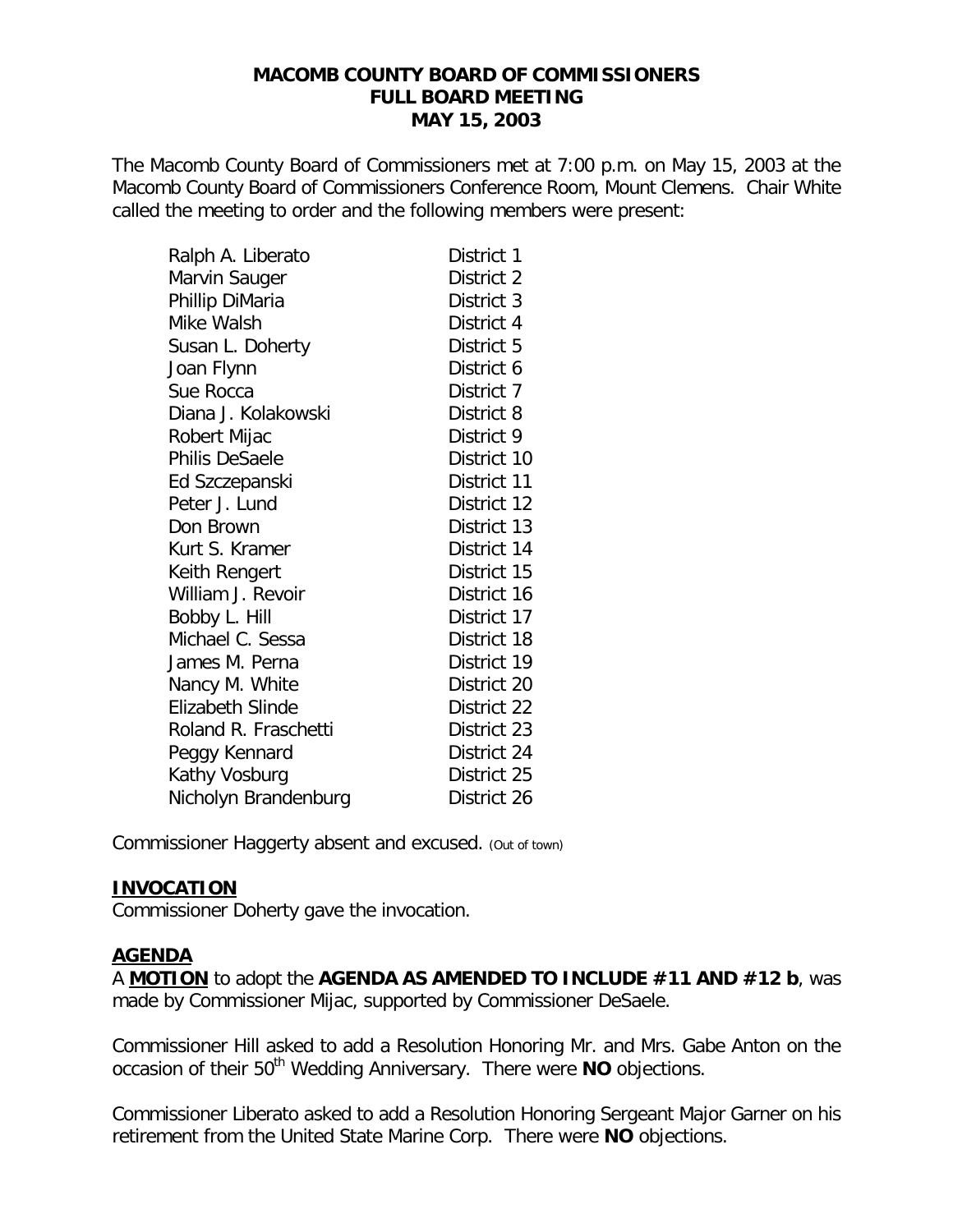Commissioner Brown asked to add three (3) Resolutions for Eagles Scouts, Charlie Gotch, Robert Gotch and Dale Sincock. There were **NO** objections.

### **THE AGENDA AS AMENDED CARRIED.**

### **MINUTES**

A **MOTION** to approve the minutes dated April 17, 2003 was made by Commissioner DiMaria, supported by Commissioner Slinde, and the **MOTION CARRIED.**

### **PUBLIC PARTICIPATION**

*Donald L. Roussin, 7576 Amanda Circle, Washington Township* Expressed his opinion regarding county services.

### **COMMITTEE REPORTS:**

## *SENIOR CITIZENS COMMITTEE – May 5, 2003*

The Clerk read the recommendation from the Senior Citizens Committee and a **MOTION** was made by Chairperson Flynn, supported by Vice-Chairperson Rocca, to adopt the committee recommendation

1. APPROVE PURSUIT OF CONTRACT RENEWAL WITH CURRENT VENDOR, BENEFIT CONTROL METHODS/CLAIMSPRO, FOR THE SENIOR PRESCRIPTION DRUG DISCOUNT PROGRAM.

## **THE MOTION CARRIED.**

### *COMMUNITY SERVICES COMMITTEE – May 5, 2003*

The Clerk read the recommendations from the Community Services Committee and a **MOTION** was made by Chairperson Kennard, supported by Commissioner Brown, to adopt the committee recommendations.

- 1. CONCUR WITH THE PURCHASING MANAGER AND APPROVE THE PURCHASE OF 20 REFRIGERATORS ON AN "AS NEEDED BASIS" FOR THE MACOMB COUNTY COMMUNITY SERVICES AGENCY WEATHERIZATION DIVISION FROM THE LOWEST RESPONSIBLE BIDDER, SEARS; FUNDS ARE AVAILABLE FROM THE STATE DEPARTMENT OF ENERGY (DOE) WEATHERIZATION ASSISTANCE PROGRAM PROVIDED TO MACOMB COUNTY.
- 2. AUTHORIZE THE MACOMB COUNTY COMMUNITY SERVICES AGENCY TO SUBMIT THE LOW INCOME HOME ENERGY ASSISTANCE PROGRAM; CRISIS ASSISTANCE GRANT APPLICATION FOR 2003.
- 3. AUTHORIZE THE MACOMB COUNTY COMMUNITY SERVICES AGENCY TO SUBMIT AN AMENDMENT TO THE COMMUNITY SERVICES BLOCK GRANT APPLICATION FOR 2002-2003.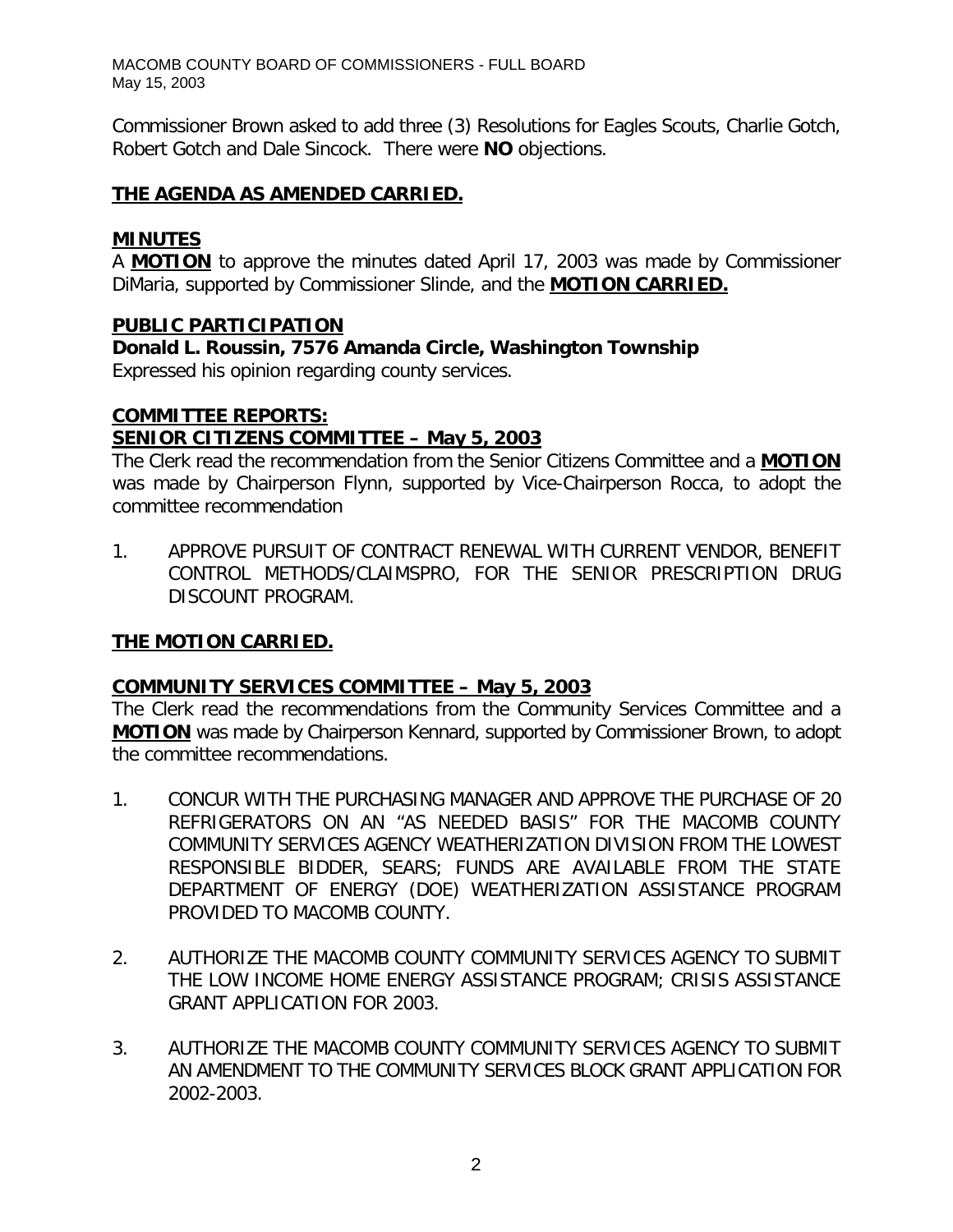4. AUTHORIZE THE MACOMB COUNTY COMMUNITY SERVICES AGENCY TO SUBMIT A HEAD START CONTINUATION GRANT APPLICATION FOR 2003-2004.

### **THE MOTION CARRIED.**

### *JUSTICE & PUBLIC SAFETY COMMITTEE – May 7, 2003*

The Clerk read the recommendations from the Justice & Public Safety Committee and a **MOTION** was made by Chairperson DiMaria, supported by Vice-Chairperson Fraschetti, to adopt the committee recommendations.

- 1. APPROVE \$83,000.00 IN FUNDING TO MACOMB COUNTY COMMUNITY CORRECTIONS TO MAINTAIN THE FELONY URINALYSIS AND THE RELAPSE INTERVENTION BED PROGRAMS FOR FY 2004.
- 2. AUTHORIZE THE FILING OF THE BUREAU OF JUSTICE, JUVENILE JUSTICE GRANT APPLICATION IN THE AMOUNT OF \$200,000.00 FOR THE PERIOD OF ONE-YEAR EFFECTIVE JULY 1, 2003 TO JUNE 30, 2004. THIS GRANT REQUIRES NO COUNTY CASH MATCH.

### **THE MOTION CARRIED.**

### *LEGISLATIVE & ADMINISTRATIVE SERVICES COMMITTEE – May 5, 2003*

The Clerk read the recommendations from the Legislative & Administrative Services Committee and a **MOTION** was made by Chairperson Szczepanski, supported by Vice-Chairperson Hill, to adopt the committee recommendations.

Commissioner Sessa asked to separate Motion #1. There were **NO** objections.

Commissioner Brandenburg asked her **NO** vote be recorded from committee on Motion #1 and #6. There were **NO** objections.

A vote was taken on the following:

- 2. APPROVE ISSUANCE OF THE ELECTION TABULATION REQUESTS FOR PROPOSAL (RFP).
- 3. APPROVE THE 2003 REMONUMENTATION WORK PROGRAM.
- 4. APPOINT MARTIN C. DUNN AS MACOMB COUNTY REPRESENTATIVE FOR THE REMONUMENTATION PROGRAM.
- 5. APPROVE THE PURCHASE OF THE FOLLOWING MISCELLANEOUS DEPARTMENT REQUESTS:

ONE HIGH-VOLUME PRINTER FOR MARTHA T. BERRY MEDICAL FACITLITY AT A COST NOT TO EXCEED \$8,278.25; FUNDING IS AVAILABLE IN THE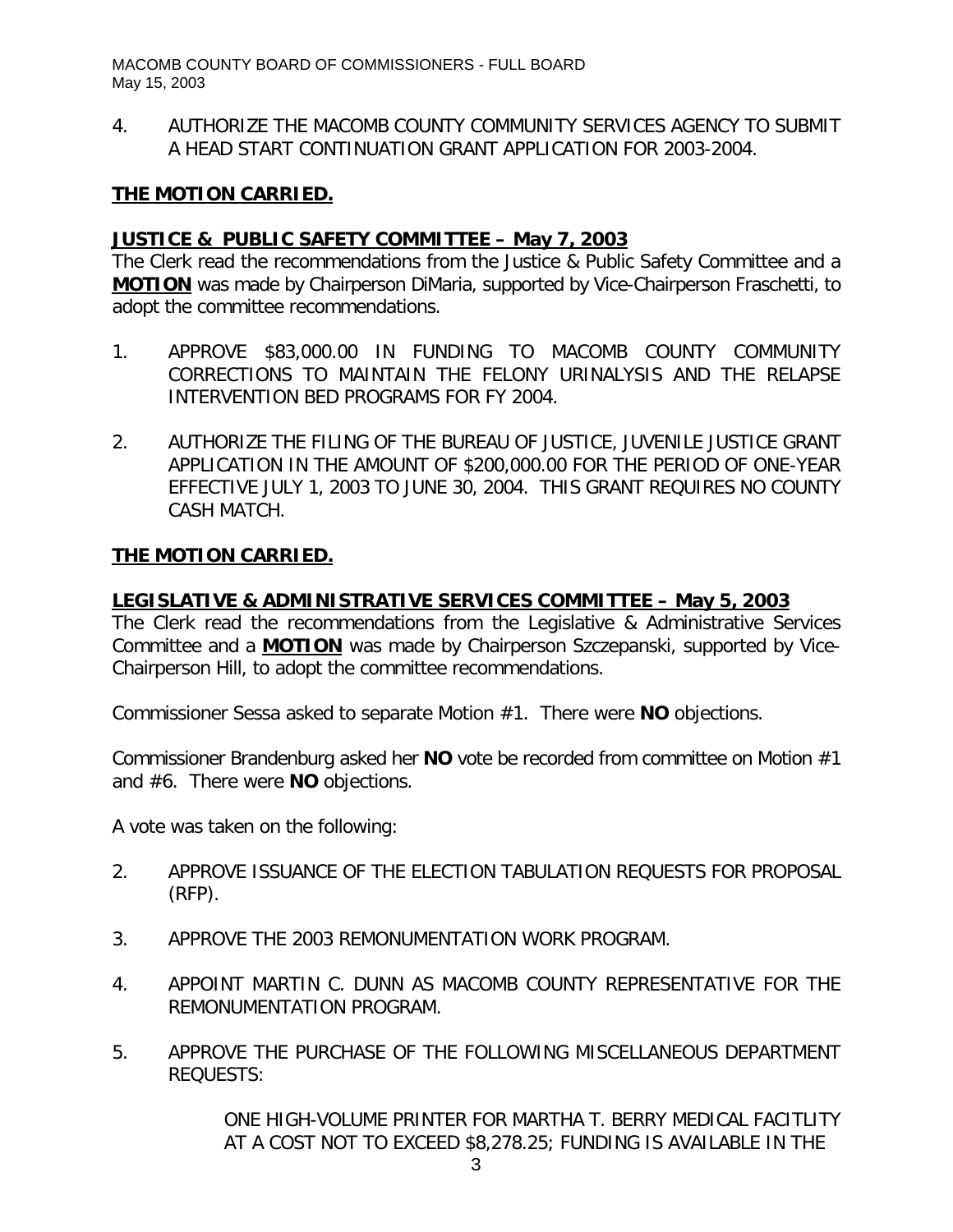2003 MARTHA T. BERRY DEPARTMENT BUDGET, NEW EQUIPMENT ACCOUNT;

ONE CISCO CATALYST 4500 NETWORK SWITCH AND FIVE CISCO CATALYST 2950 NETWORK SWITCHES FOR MARTHA T. BERRY AT A COST NOT TO EXCEED \$51,188.97; FUNDING IS AVAILABLE IN THE CAPITAL IMPROVEMENT FUND, MIS EQUIPMENT ACCOUNT;

ONE OPERATING SYSTEM, ONE DATABASE SERVER SOFTWARE, 10 SERVER LICENSES AND 10 DATABASE LICENSES FOR THE OFFICE OF THE SHERIFF AT A COST NOT TO EXCEED \$2,879.00; FUNDING IS AVAILABLE IN THE SHERIFF CAPITAL PROJECT FUND, NEW EQUIPMENT ACCOUNT;

ONE STANDARD LASER PRINTER FOR THE OFFICE OF THE SHERIFF AT A COST NOT TO EXCEED \$1,549.00; FUNDING IS AVAILABLE IN THE CAPITAL IMPROVEMENT FUND, MIS EQUIPMENT ACCOUNT; AND

SIX DELL 2.00GHz P4 SYSTEMS WITH 17" FLAT PANEL MONITORS FOR THE SIX SHERIFF DISPATCH CONSOLES AT A COST NOT TO EXCEED \$18,726.00; FUNDING IS AVAILABLE IN THE MIS CAPITAL FUND.

6. ELIMINATE THE PRE-APPROVAL PROCESS FOR COMPUTER LITERACY LEARNING CENTER (CLLC) TRAINING CLASSES IN ORDER TO BE ABLE TO SCHEDULE PC DESKTOP TRAINING ON A MORE TIMELY BASIS.

## **THE MOTION CARRIED.**

## **SEPARATED MOTION**

1. ADOPT THE REPORT FROM THE BOARD CHAIR REGARDING FISCAL SUGGESTIONS SUBMITTED BY COUNTY DEPARTMENTS AND AUTHORIZE THE BOARD CHAIR TO FORWARD SUGGESTIONS TO THE MICHIGAN ASSOCIATION OF COUNTIES (MAC) FOR RECOMMENDATION TO THE STATE OF MICHIGAN. FURTHER, TO ELIMINATE THE SECTIONS ENTITLED, "IMPACT FEES" AND "MOBILE HOME TAX" FROM THE REPORT.

Commissioner Sessa indicated he is not willing to give suggestions to the legislature on how to raise taxes.

**THE MOTION CARRIED**, with Commissioners Sessa, Brandenburg, Brown, Frachetti and Kramer voting **NO**.

## *HEALTH SERVICES COMMITTEE – May 9, 2003*

The Clerk read the recommendations from the Health Services Committee and a **MOTION** was made by Chairperson DeSaele, supported by Vice-Chairperson Haggerty, to adopt the committee recommendations.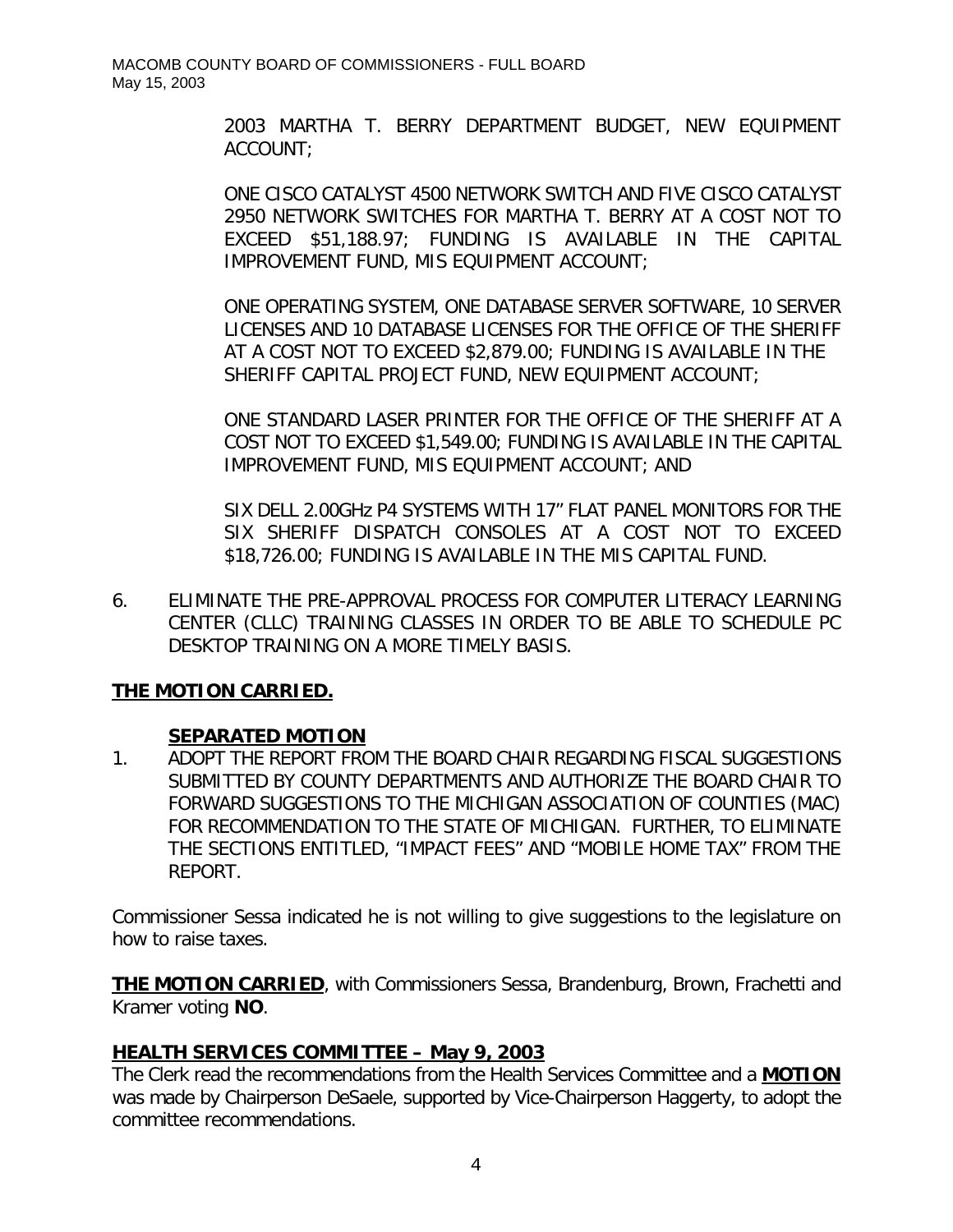Commissioners Brandenburg and Sessa asked to separate Motion #1. There were **NO** objections.

A vote was taken on the following:

- 2. APPROVE THE APPOINTMENTS TO THE MACOMB COUNTY HEALTH DEPARTMENT HEARING BOARD AS RECOMMENDED BY THE BOARD CHAIR AS FOLLOWS: COMMISSIONER BOBBY HILL, BOARD OF COMMISSIONERS REPRESENTATIVE, COMMISSIONER SUE ROCCA, BOARD OF COMMISSIONERS ALTERNATE, MR. GEORGE PENNA, CITIZEN AT LARGE REPRESENTATIVE AND DR. DONALD AMBOYER, CITIZEN AT LARGE ALTERNATE.
- 3. APPROVE THE ATTENDANCE AND PAYMENT OF EXPENSES FOR ANY INTERESTED COMMISSIONER WHO ATTENDS THE CONFERENCE TITLED "LAKE ST. CLAIR; RESTORING THE HEART OF THE GREAT LAKES" IN PORT HURON, MICHIGAN, JUNE 17-18, 2003; FUNDS ARE AVAILABLE IN THE LEGISLATIVE EXPENSE APPROPRIATION.

### **THE MOTION CARRIED.**

#### **SEPARATED MOTION**

1. APPROVE THE CRITERIA FOR DISTRIBUTION OF FUNDS FROM THE ENVIRONMENTAL PROBLEMS-LAKE/RIVER FUND.

A **MOTION TO REFER BACK TO COMMITTEE**, was made by Commissioner Sessa, supported by Commissioner Fraschetti.

A discussion ensued.

#### **ROLL CALL VOTE ON THE MOTION TO REFER BACK TO COMMITTEE**

|                    | <b>YES</b>    | NΟ |
|--------------------|---------------|----|
| <b>BRANDENBURG</b> | Χ             |    |
| <b>BROWN</b>       |               | X  |
| <b>DESAELE</b>     |               | Χ  |
| DI MARIA           |               | Χ  |
| <b>DOHERTY</b>     |               | Χ  |
| <b>FLYNN</b>       |               | Χ  |
| <b>FRASCHETTI</b>  | Χ             |    |
| HAGGERTY           | <i>ABSENT</i> |    |
| HILL               |               | Χ  |
| KENNARD            |               | Χ  |
| KOLAKOWSKI         |               | Χ  |
| <b>KRAMER</b>      | χ             |    |
| LIBERATO           |               | Χ  |
| LUND               |               | Χ  |
| MIJAC              |               | Χ  |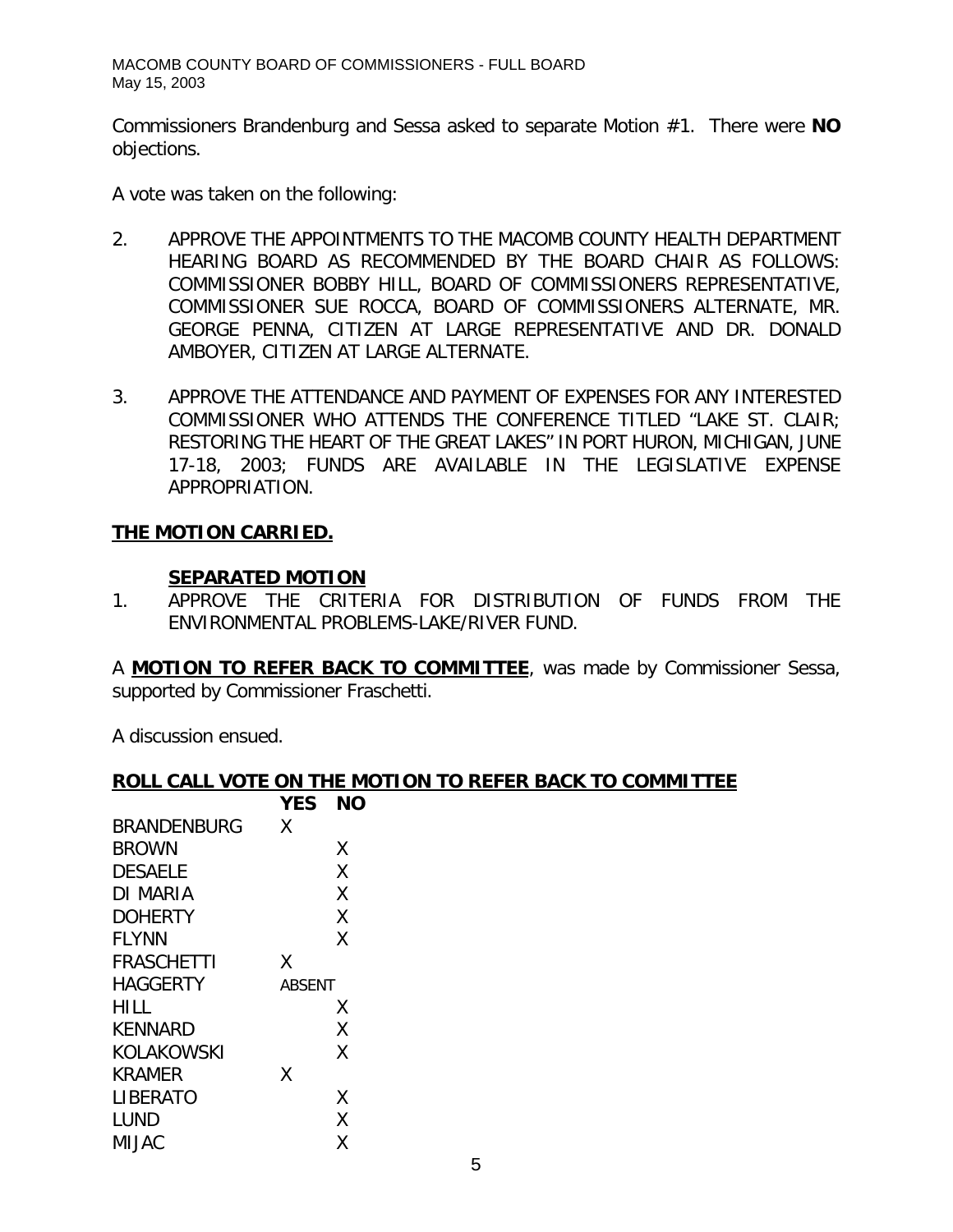|   | Χ  |
|---|----|
|   | Χ  |
| X |    |
|   | Χ  |
|   | Χ  |
| X |    |
| X |    |
| X |    |
| X |    |
| X |    |
|   | Χ  |
|   | 16 |
|   |    |

### **THE MOTION TO REFER BACK TO COMMITTEE FAILED.**

**THE MOTION CARRIED**, with Commissioners Sessa and Brandenburg voting **NO**.

### *PERSONNEL COMMITTEE – May 12, 2003*

The Clerk read the recommendations from the Personnel Committee and a **MOTION** was made by Chairperson Mijac, supported by Vice-Chairperson Doherty, to adopt the committee recommendations.

Commissioner Brandenburg asked to separate Motions #3, #5, #6 and #7. There were **NO** objections.

A vote was taken on the following:

- 1. RECONFIRM THE FOLLOWING VACANCIES:
	- 1. (1) ADMINISTRATIVE SECRETARY BOARD OF COMMISSIONERS TO THE BOARD OF COMMISSIONERS
	-
	-
	- 4. (1) MENTAL HEALTH WORKER II COMMUNITY MENTAL HEALTH
	-
	-
	- 7. (1) DEPUTY COURT CLERK II 42-1 DISTRICT COURT
	- 8. (1) DIRECTOR LIBRARY
	-
	- 10. (1) VOCATIONAL COUNSELOR YOUTH HOME
	- 11. (1) DATE MAINTENANCE CLERK FRIEND OF THE COURT

2. (1) PROBATION OFFICER CIRCUIT COURT-JUVENILE DIV. 3. (1) ACCOUNT CLERK III COMMUNITY MENTAL HEALTH 5. (2) THERAPIST III'S COMMUNITY MENTAL HEALTH 6. (1) THERAPIST II COMMUNITY MENTAL HEALTH 9. (1) CASE MANAGER MACOMB/ST. CLAIR EMPLOYMENT AND TRAINING AGENCY

2. APPROVE THE RECLASSIFICATION OF ONE VACANT LAW CLERK POSITION TO ONE PARALEGAL POSITION AT PROBATE COURT; FUNDS ARE AVAILABLE IN THE CONTINGENCY ACCOUNT.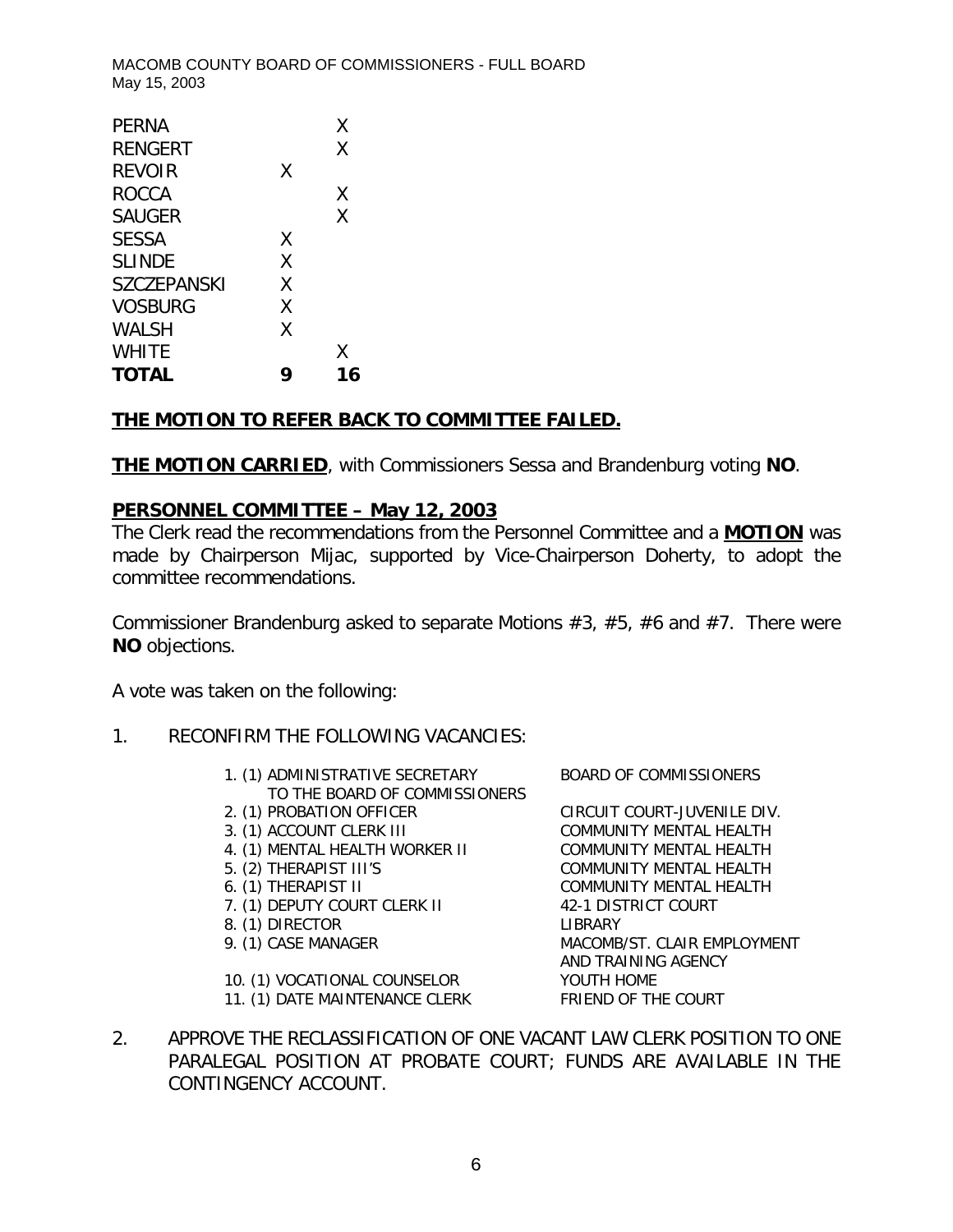- 4. APPROVE THE TITLE CHANGE ONLY OF TWO REHABILITATION NURSE AIDE POSITIONS TO TWO ACTIVITY AND RECREATION AIDE POSITIONS AT MARTHA T. BERRY.
- 8. CONFIRM THE APPOINTMENT OF JOSEPH COZZOLINO AS MAGISTRATE AT 42-2 DISTRICT COURT.

### **THE MOTION CARRIED.**

### **SEPARATED MOTION**

3. AUTHORIZE THE HUMAN RESOURCES DEPARTMENT TO ISSUE A REQUEST FOR PROPOSAL TO SEEK QUALIFIED VENDORS TO PROVIDE DIVERSITY TRAINING TO MACOMB COUNTY MANAGEMENT EMPLOYEES.

A **MOTION TO POSTPONE**, was made by Commissioner Brandenburg, supported by Commissioner Sessa.

Commissioner Brandenburg wants to see some evidence of the need for this training before approving. She does not feel Macomb County has the need for this training.

Commissioner Sessa concurred and indicated he would also like more information.

A discussion ensued.

A vote was taken on the **MOTION TO POSTPONE,** was not 2/3's, and the **MOTION FAILED.**

#### **ROLL CALL VOTE**

|                | <b>YES</b>    | NΟ |
|----------------|---------------|----|
| BRANDENBURG    |               | Χ  |
| BROWN          |               | X  |
| <b>DESAELE</b> | Χ             |    |
| DI MARIA       | Χ             |    |
| DOHERTY        | Χ             |    |
| FLYNN          | Χ             |    |
| FRASCHETTI     |               | X  |
| HAGGERTY       | <i>ABSENT</i> |    |
| HILL           | Χ             |    |
| KENNARD        | Χ             |    |
| KOLAKOWSKI     | χ             |    |
| KRAMER         |               | X  |
| LIBERATO       | Χ             |    |
| LUND           |               | Χ  |
| MIJAC          | Χ             |    |
| PERNA          |               | χ  |
| RENGERT        | Χ             |    |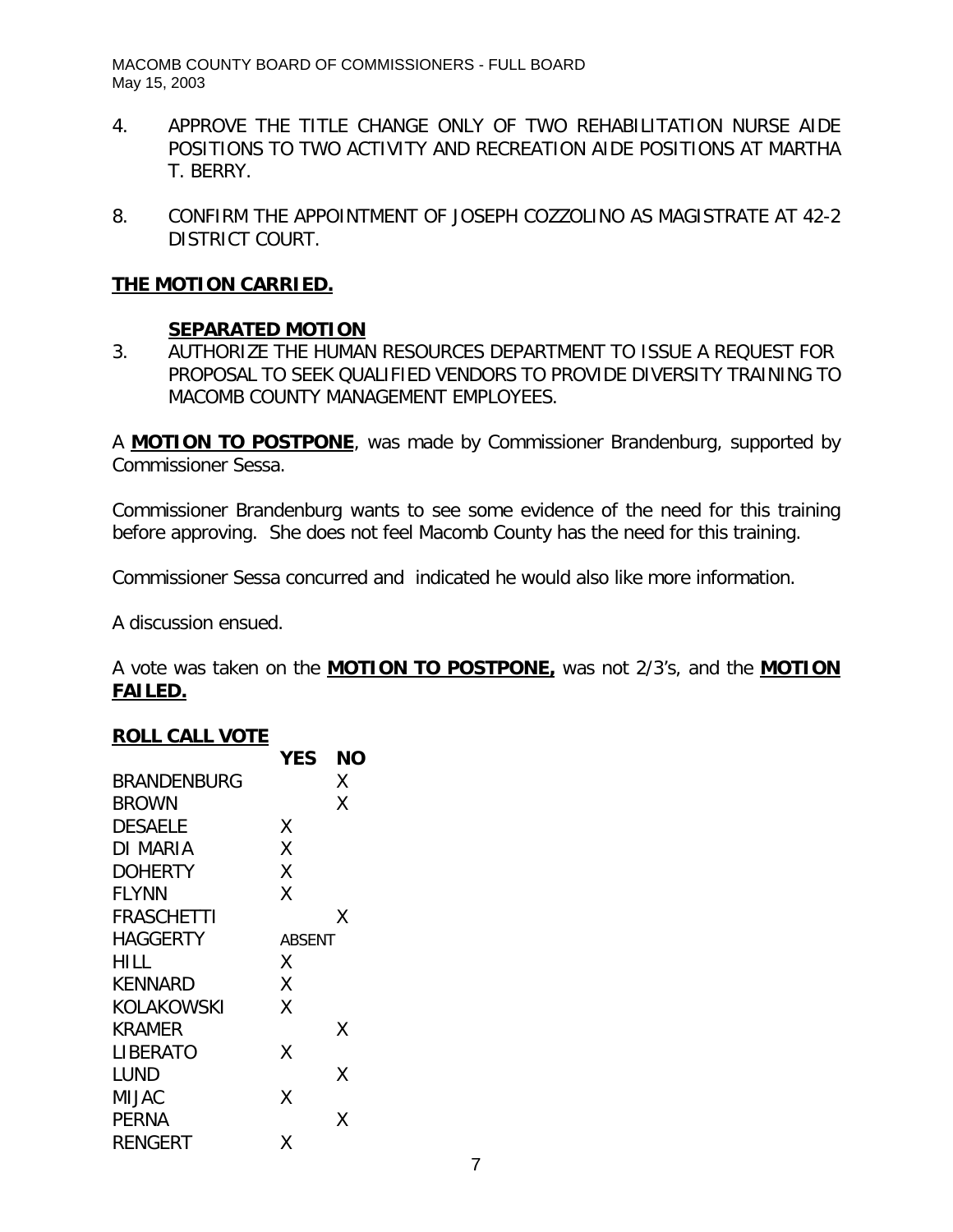| <b>TOTAL</b>       | 15 | 10 |
|--------------------|----|----|
| <b>WHITE</b>       | Χ  |    |
| WALSH              |    | Χ  |
| <b>VOSBURG</b>     | Χ  |    |
| <b>SZCZEPANSKI</b> |    | X  |
| <b>SLINDE</b>      | Χ  |    |
| <b>SESSA</b>       |    | X  |
| <b>SAUGER</b>      | Χ  |    |
| <b>ROCCA</b>       |    | χ  |
| <b>REVOIR</b>      | X  |    |
|                    |    |    |

# **THE MOTION CARRIED.**

## **SEPARATED MOTION**

5. APPROVE THE RECLASSIFICATION OF ONE ADMINISTRATIVE ASSISTANT POSITION TO ONE ENVIRONMENTAL AND SAFETY SERVICES MANAGER AT MARTHA T. BERRY; FUNDS ARE AVAILABLE IN THE CONTINGENCY ACCOUNT.

Commissioner Brandenburg indicated she feels money should not be taken out of the contingency account. It should be going through the budget process. Voting **NO** for that reason on Motions #5, #6 and #7.

**THE MOTION CARRIED**, with Commissioners Brandenburg and Brown voting **NO**.

## **SEPARATED MOTION**

6. APPROVE THE ADDITION OF ONE ADMINISTRATIVE ASSISTANT III POSITION (2003 SALARY RANGE \$48,182.26 TO \$60,227.82 IN THE COMMUNITY MENTAL HEALTH DEPARTMENT; FUNDS ARE AVAILABLE IN THE CONTINGENCY ACCOUNT.

**THE MOTION CARRIED,** with Commissioners Brandenburg, Brown, Revoir and Kramer voting **NO**.

## **SEPARATED MOTION**

7. APPROVE THE ADDITION OF ONE GUARDIANSHIP INVESTIGATOR POSITION AND ONE PART-TIME TYPIST CLERK I/II POSITION AT PROBATE COURT; FUNDS ARE AVAILABLE IN THE CONTINGENCY ACCOUNT.

**THE MOTION CARRIED,** with Commissioners Brandenburg and Kramer voting **NO**.

# *BUDGET COMMITTEE – May 13, 2003*

The Clerk read the recommendations from the Budget Committee and a **MOTION** was made by Chairperson Kolakowski, supported by Vice-Chairperson Sessa, to adopt the committee recommendations.

Commissioner Sessa asked to separate Motion #2. There were **NO** objections.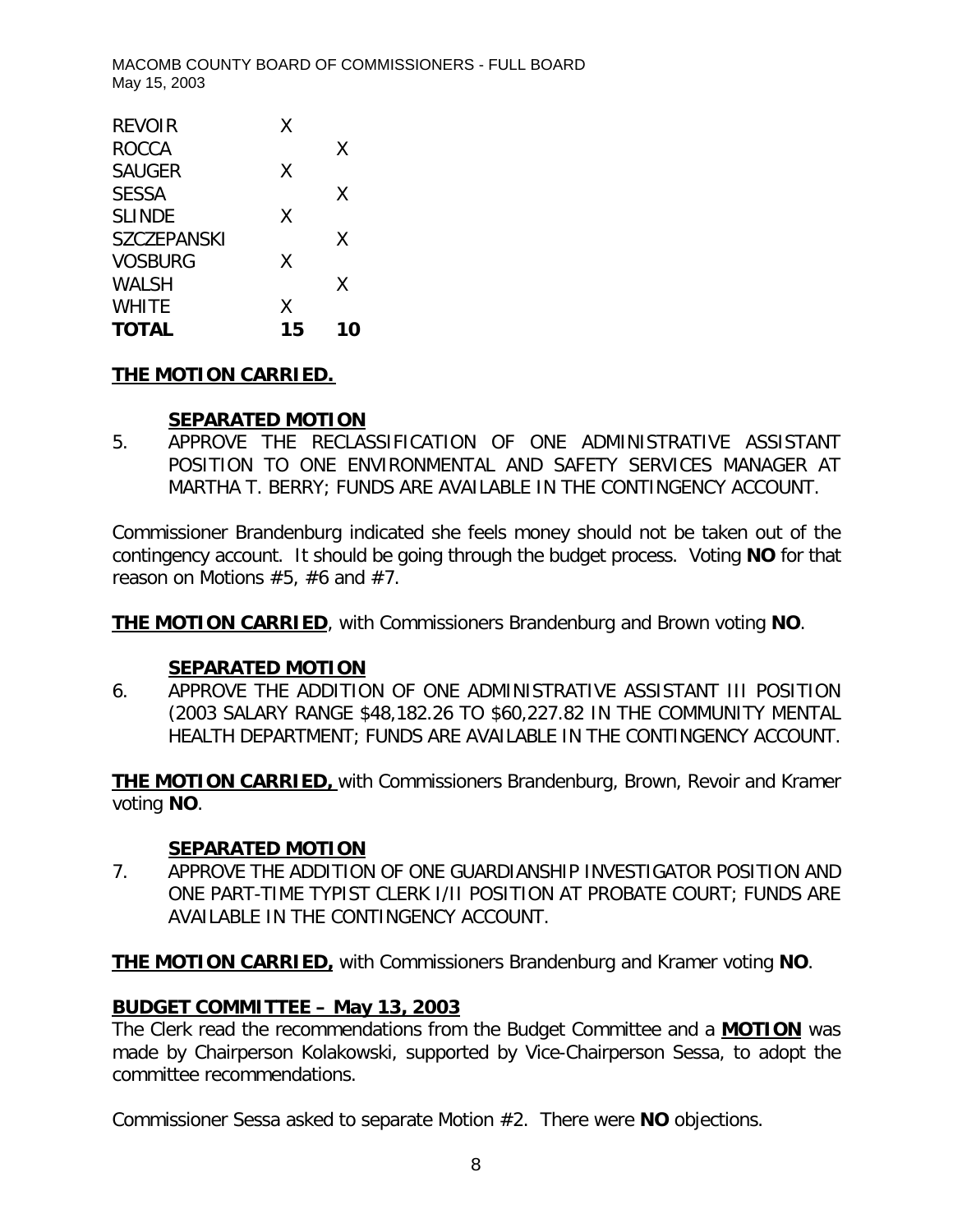A vote was taken on the following:

- 1. ADOPT THE PROPOSED STATEMENT OF POLICY: OFFICE OF INTERNAL AUDITS.
- 3 APPROVE THE PURCHASE OF 17 MDC'S AND 33 GPS MODEMS AT AN APPROXIMATE COST OF \$119,358.98 FOR THE SHERIFF'S DEPARTMENT; OFFSETTING FUNDS RECEIVED FROM COMET AND MATS TOTAL \$23,757.04; FURTHER, APPROPRIATION OF THE REMAINING \$95,601.94 IS AVAILABLE IN THE COUNTY CAPITAL IMPROVEMENT FUND.

## **THE MOTION CARRIED.**

# **SEPARATED MOTION**

2. AWARD THE CAMPAIGN FINANCE SYSTEM BID TO CONSULTING ENGINEERING ASSOCIATES, INC., AT A COST NOT TO EXCEED \$189,600.00 FOR THE BASE SYSTEM AND \$70,000.00 FOR THE INTERNET COMPONENT, WITH A TOTAL PROJECT COST NOT TO EXCEED \$229,526.00 FOR THE BASE SYSTEM AND \$99,631.00 FOR THE INTERNET COMPONENT; WITH APPROPRIATION FROM THE CAPITAL PROJECTS IMPROVEMENT FUND.

Commissioner Sessa thanked and commended Carmella Sabaugh for making campaign finance reform the law of the land. Under this system, anyone can download campaign finance records and see who is funding campaigns. Indicated Macomb County will be the first in the state to have this ability.

Commissioner Brandenburg was unhappy with the way the bid process was handled and would be voting no if this project weren't in such dire need.

**THE MOTION CARRIED**, with Commissioner Brandenburg voting **NO**.

## *FINANCE COMMITTEE – May 14, 2003*

The Clerk read the recommendations from the Finance Committee and a **MOTION** was made by Chairperson Revoir, supported by Vice-Chairperson Slinde to adopt the committee recommendations.

Commissioner Perna asked to separate Motion #4. There were **NO** objections.

Commissioner Szczepanski asked his **NO** vote be added in committee with regard to the monthly bill from purchasing drugs, condemns and contraceptive devices. There were **NO** objections.

- 1. APPROVE THE INTER-DEPARTMENTAL LINE ITEM BUDGET ADJUSTMENTS AS SUBMITTED BY THE FINANCE DEPARTMENT.
- 2. APPROVE THE MONTHLY BILLS (WITH CORRECTIONS, DELETIONS AND/OR ADDENDA) AND AUTHORIZE PAYMENT; FURTHER, TO APPROVE THE PAYROLL IN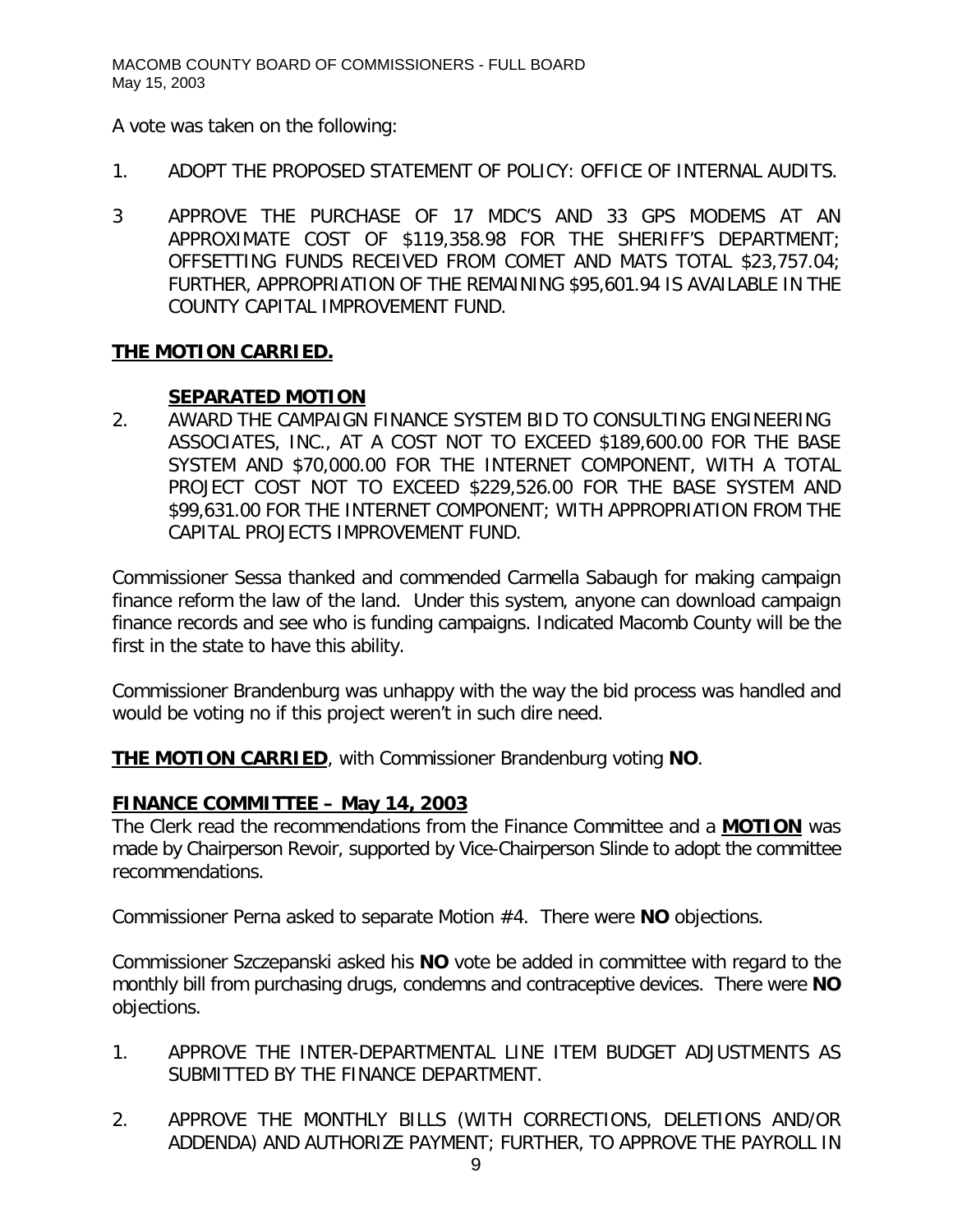THE TOTAL AMOUNT OF \$8,890,330.18, WITH NECESSARY MODIFICATIONS TO THE APPROPRIATIONS.

3. AUTHORIZE PAYMENT FOR THE WORK PERFORMED AS FOLLOWS:

| CLEMENS CENTER                | THE DAILEY COMPANY                | \$30,282.00 |
|-------------------------------|-----------------------------------|-------------|
| MARTHA T. BERRY<br>RENOVATION | FLLISDON MICHIGAN                 | 651,936.46  |
| YOUTH HOME                    | PROJECT CONTROL<br><b>SYSTEMS</b> | 605,000.00  |
| YOUTH HOME                    | WAKFI Y ASSOCIATFS                | 6.398.11    |

FURTHER, FUNDS ARE AVAILABLE IN THE CAPITAL BUDGET.

# **THE MOTION CARRIED.**

## **SEPARATED MOTION**

4. APPROVE THE RECOMMENDATION FROM THE DIRECTOR OF RISK MANAGEMENT AND SAFETY TO ALLOW THE MACOMB COUNTY ROAD COMMISSION TO COMPLETE THE NECESSARY CONSTRUCTION REQUIRED TO ABATE A POTENTIAL SAFETY HAZARD AT THE FREEDOM HILL PARK FOR AN ESTIMATED AMOUNT OF \$76,037.90; FUNDING IS AVAILABLE IN THE CAPITAL IMPROVEMENT FUND; FURTHER, THAT THE WORK WILL NOT BEGIN UNTIL A CONTRACT IS DRAWN AND \$10,000.00 IS RECEIVED FROM HILLSIDE PRODUCTIONS, AND THE PARKS AND RECREATION COMMISSION HAS COMMITTED \$25,000.00 AND THE \$10,000.00 THAT HILLSIDE PRODUCTIONS WILL ADVANCE TO THEM FOR ADVERTISING.

Commissioner Perna informed the board of the outcome of the Parks and Recreation Commission meeting held this a.m.

**THE MOTION CARRIED,** with Commissioners Lund, Rocca, Kolakowski and Brandenburg voting **NO.**

A **MOTION TO SUSPEND THE RULES** was made by Commissioner DiMaria, supported by Commissioner Slinde, and the **MOTION CARRIED**.

Commissioner DiMaria asked to add a Resolution Commending the Emanuel United Methodist Church of Eastpointe on the Occasion of their 50<sup>th</sup> Anniversary. There were NO objections.

## **RESOLUTIONS/TRIBUTES**

A **MOTION** was made by Commissioner Liberato, supported by Commissioner Hill to adopt the Resolutions and Tributes in their entirety.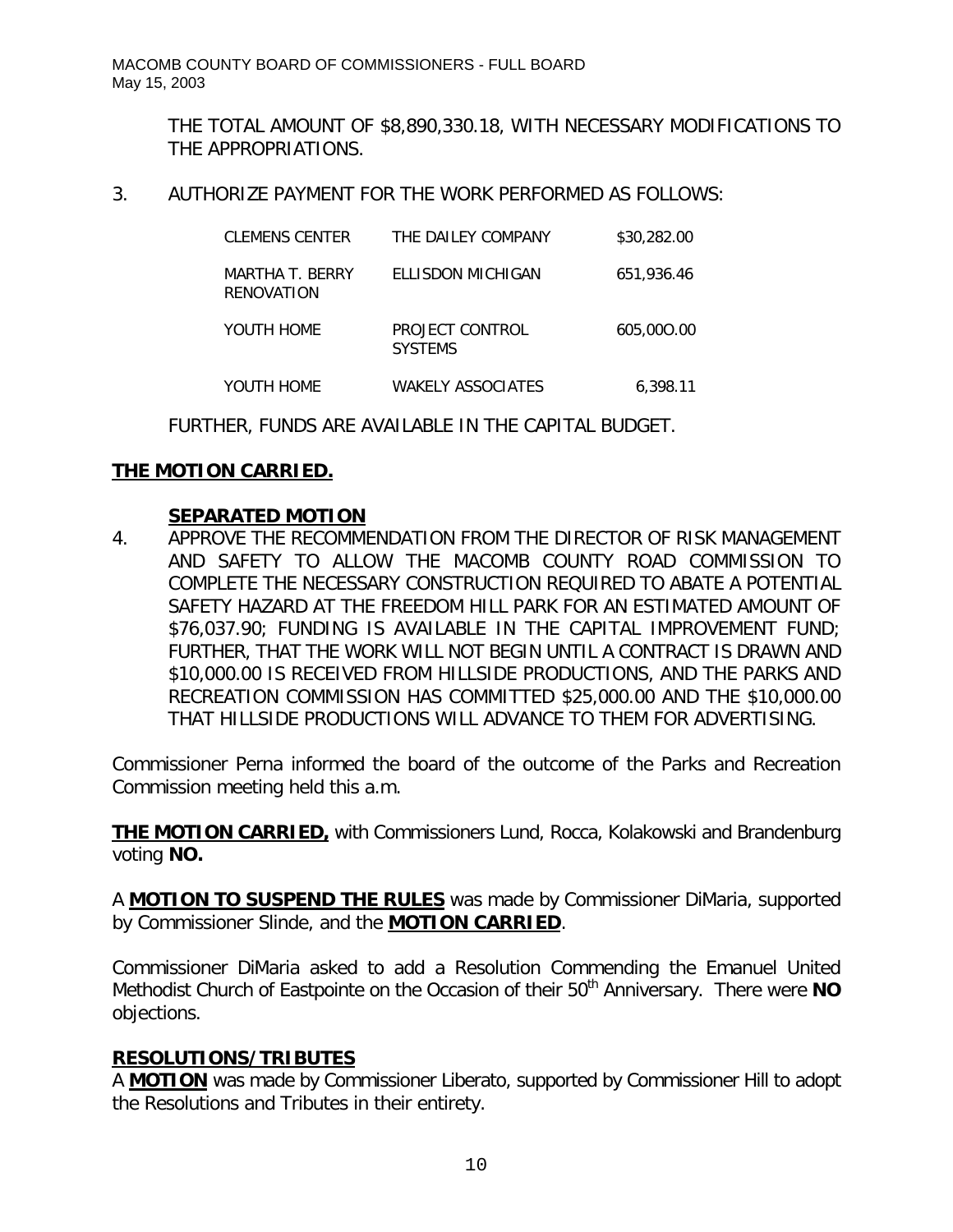Res. No. 03-45 Honoring Ted and Yvonne Wahby – 50<sup>th</sup> Wedding Anniversary (offered by Kennard; recommended by Personnel Committee on 5/12/03) Res. No. 03-47 Commending Terry Follbaum, Superintendent of Center Line High School – Retirement (offered by Sauger; include Slinde and Doherty; recommended by Personnel Committee on 5/12/093) Res. No. 03-48 Bond Issue – Lake St. Clair Clean Water Initiative (St. Clair Shores-Roseville-Eastpointe) Drain (recommended by Finance Committee on 5/14/03) Res. No. 03-49 Commemorating St. Angela Catholic Church – 50<sup>th</sup> Anniversary (offered by Slinde; recommended by Finance Committee on 5/14/03) Res. No. 03-44 Declaring May 4 – 10, 2003 as Elks Lodge #34 Youth Week in Macomb County (offered by Kennard; recommended by Finance Committee on 5/14/03) Res. No. 03-43 Declaring June 15, 2003 as Elks Lodge Flag Day in Macomb County (offered by Board Chair; recommended by Finance Committee on 5/14/03) Res. No. 03-40 Commending Ramo Salerno on being Honored as Italian American of the Year by the Troy Study Group at the Annual Festa Italiana (offered by Flynn; recommended by Finance Committee on 5/14/03) Res. No. 03-42 Commending Maria Stante on being Honored as Italian American of the Year by the Troy Study Group at the Annual Festa Italiana (offered by Flynn; recommended by Finance Committee on 5/14/03) Res. No. 03-41 Commending Henry Allemon on Receiving a Special Recognition Award by the Troy Study Group at the Annual Festa Italiana (offered by Flynn; recommended by Finance Committee on 5/14/03) Res. No. 03-46 Commending Alexander Arestor for being inducted into the National Honor Society (offered by Kramer; recommended by Finance Committee on 5/14/03) Res. No. 03-50 Honoring Mr. And Mrs. Gabe Anton -  $50<sup>th</sup>$  Wedding Anniversary (offered by Hill; include Slinde; recommended at Full Board 5/15/03) Res. NO. 03-51 Honoring Sergeant Major Gardner on his Retirement form the United States Marine Corp (offered by Liberato; recommended at Full Board 5/15/03) Res. No. 03-52 Eagle Scout – Charlie Gotch (offered by Brown; recommended at Full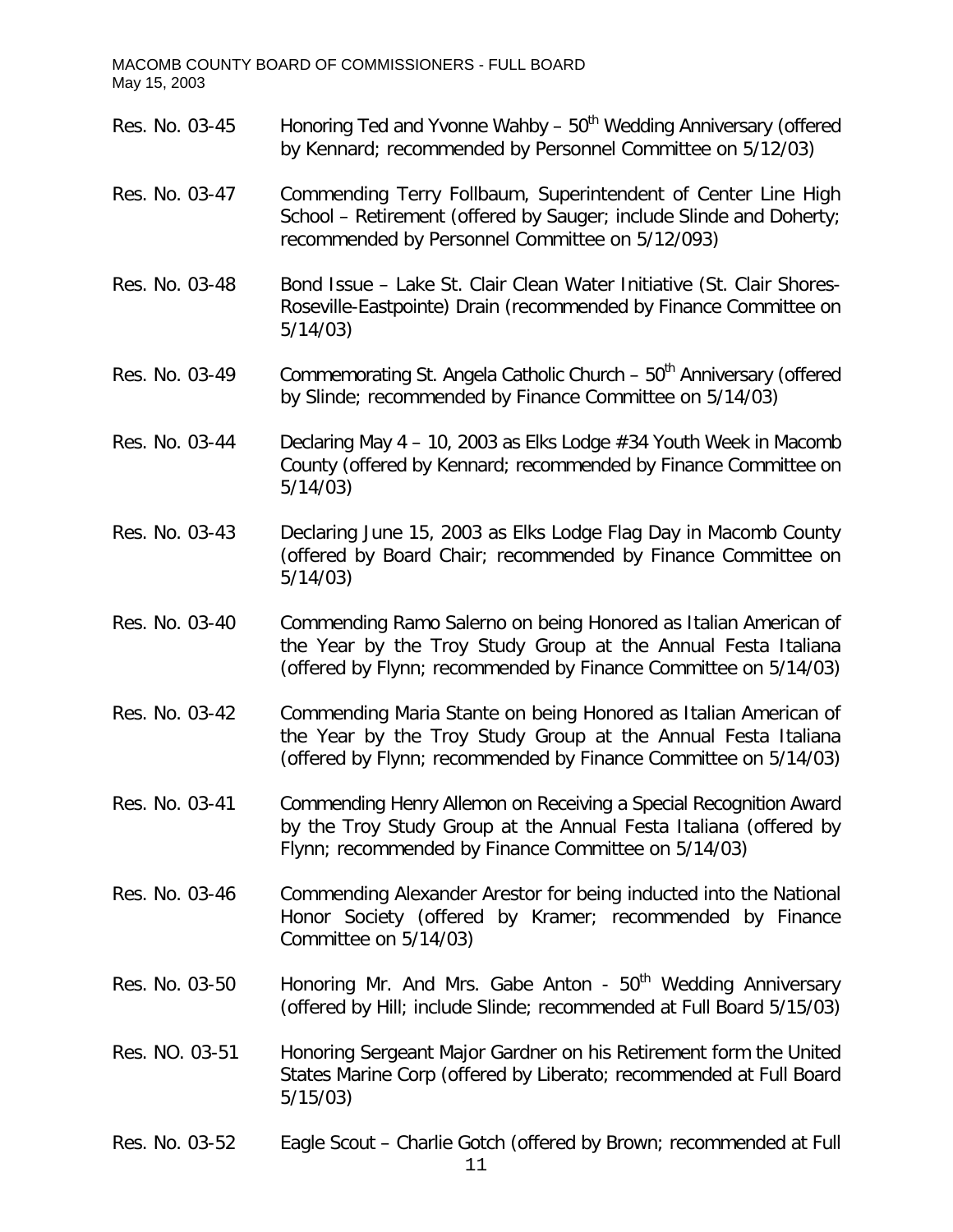Board 5/15/03)

- Res. No. 03-53 Eagle Scout Robert Gotch (offered by Brown; recommended at Full Board 5/15/03)
- Res. No. 03-54 Eagle Scout Dale Sincock (offered by Brown; recommended at Full Board 5/15/03)
- Res. No. 03-55 Honoring the Emanuel United Methodist Church in Eastpointe on the Occasion of their 50<sup>th</sup> Anniversary (offered by DiMaria; include Slinde; recommended at Full Board 5/15/03)

## **ITEM WAIVED TO FULL BOARD BY OPERATIONAL SERVICES COMMITTEE CHAIRMAN:**

A **MOTION** was made by Commissioner Brandenburg, supported by Commissioner Slinde, to authorize Facilities and Operations Department to apply for grant through Department of Natural Resources, and the **MOTION CARRIED.**

# **ITEM WAIVED TO FULL BOARD BY COMMUNITY SERVICES COMMITTEE CHAIRMAN:**

A **MOTION** was made by Commissioner Doherty, supported by Commissioner Slinde, to authorize MSU Extension to renew contract with City of Warren to provide Financial Management Classes, and the **MOTION CARRIED**.

## **APPOINTMENTS**

# a) **PLANNING COMMISSION**

Commissioner Doherty on behalf of Richard Doherty withdrew his application.

A **MOTION** was made by Commissioner Liberato, supported by Commissioner Brandenburg, to appoint Deborah S. Obrecht to the Macomb County Planning Commission, term expiring December 31, 2003, and the **MOTION CARRIED.**

# b) **MACOMB COUNTY COMMUNITY CORRECTIONS ADVISORY BOARD**

A **MOTION** was made by Commissioner DiMaria, supported by Commissioner Rocca, to appoint the following citizens to the Macomb County Community Corrections Advisory Board:

> Stephen T. Rabaut – Reappointment Lillian L. Adams – Reappointment Philip J. VanHulle – Reappointment John B. Bruff – Appointment (Former Chair 1992 – 2001) Randy O'Brien - Appointment

# **THE MOTION CARRIED.**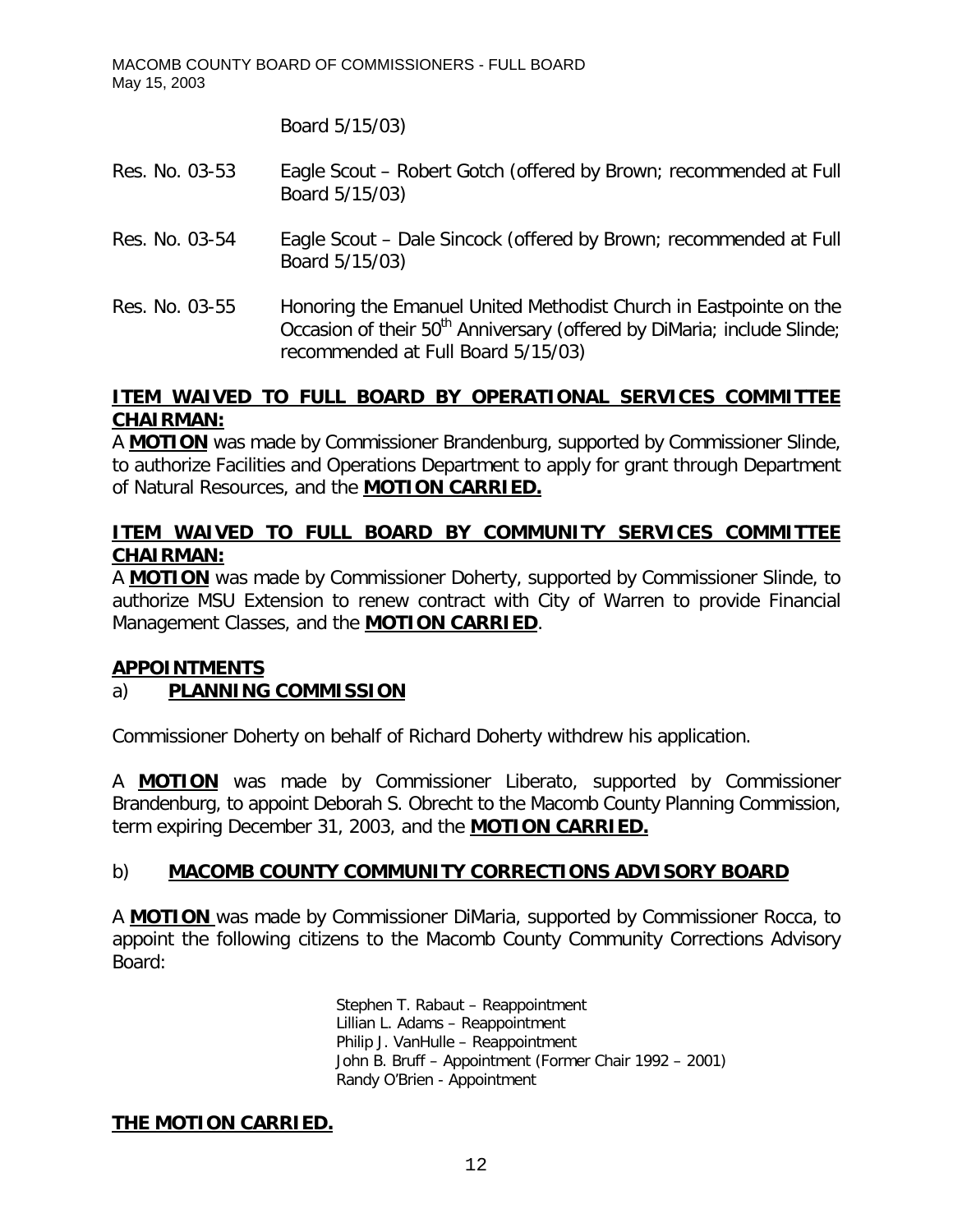#### **NEW BUSINESS**

Commissioner Sauger indicated he met with Mayor Steenbergh from Warren who offered to host the Fourth of July Fireworks for the county with no charge if the county would purchase the fireworks.

Commissioner Brandenburg recognized students from Baker College and thanked them for attending.

Commissioner Perna indicated he also talked to a representative from the City of Warren regarding hosting fireworks. General Motors indicated they might be interested in cosponsoring the event.

Commissioner DiMaria requested an Ad Hoc Committee be formed to look at future land purchases in the county.

Commissoner DiMaria thanked the Board of Commissioners staff for the excellent job they did on Student Government Day.

Commissioner Doherty announced a new business that opened on the border of her district and Commissioner Flynn's district that will bring several hundred new jobs to Macomb County.

Commissioner Rengert thanked Commissioner Brandenburg for the May birthday cake.

Commissioner Kramer announced the Village of New Haven, as of May  $1<sup>st</sup>$  has 4,252 residents.

Commissioners Sessa, Brown and Szczepanski expressed their appreciation to Mayor Steenbergh for the offer of hosting the Fourth of July Fireworks.

#### **PUBLIC PARTICIPATION**

None

### **ROLL CALL ATTENDANCE**

| Ralph A. Liberato     | District 1  |
|-----------------------|-------------|
| Marvin Sauger         | District 2  |
| Philip DiMaria        | District 3  |
| Mike Walsh            | District 4  |
| Susan L. Doherty      | District 5  |
| Joan Flynn            | District 6  |
| Sue Rocca             | District 7  |
| Diana J. Kolakowski   | District 8  |
| Robert Mijac          | District 9  |
| <b>Philis DeSaele</b> | District 10 |
| Ed Szczepanski        | District 11 |
| Peter J. Lund         | District 12 |
|                       | 1 n         |